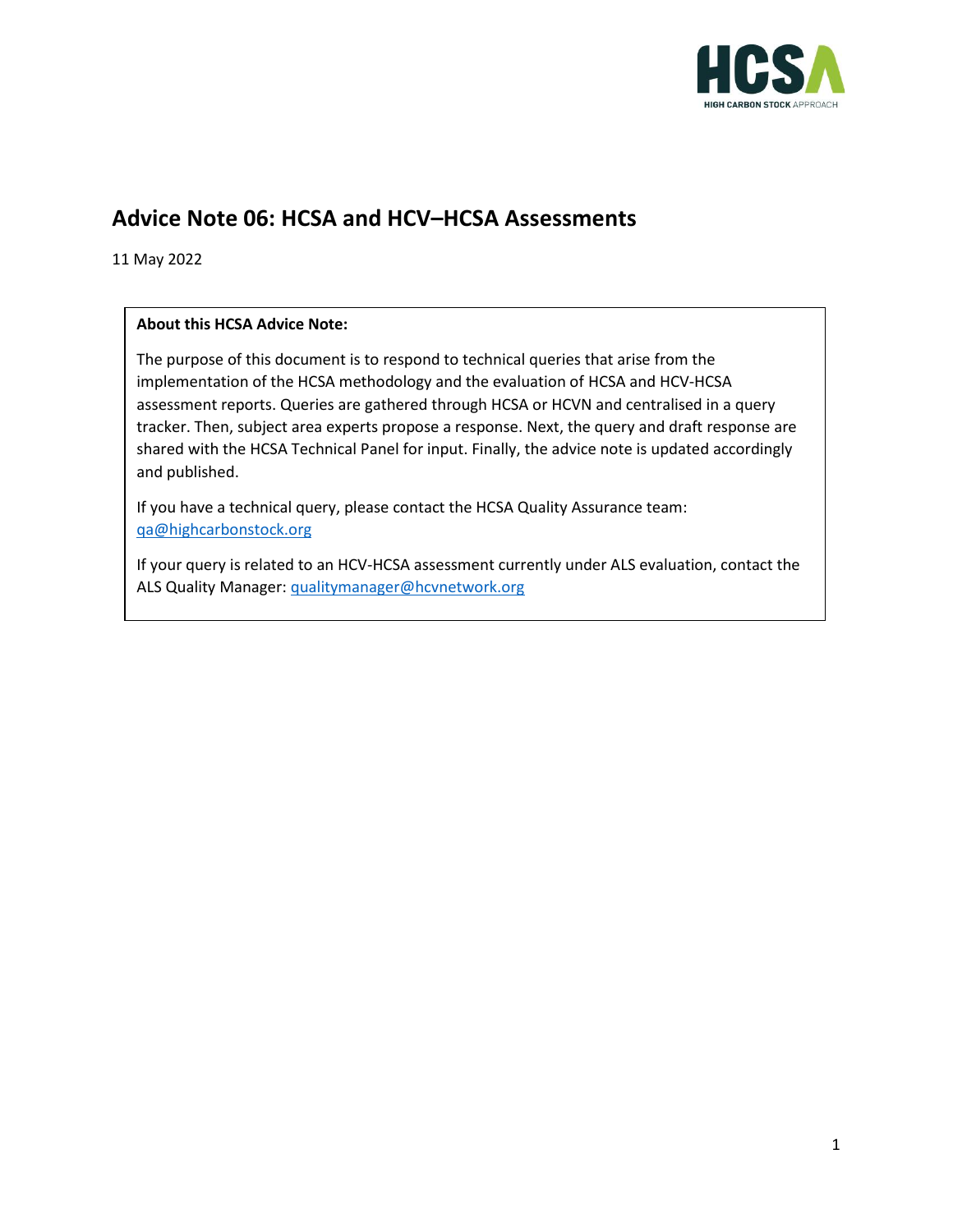

| NOTE-2022-01-01                   | Age of satellite imagery at the time of field visits when field work is delayed |
|-----------------------------------|---------------------------------------------------------------------------------|
| <b>Main Topic(s)</b>              | Vegetation classification, satellite imagery                                    |
| Date published                    | 11 May 2022                                                                     |
| Date revised                      |                                                                                 |
| Date(s) of                        | Applies for new assessments from 11 May 2021 and to assessment reports          |
| applicability                     | undergoing ALS evaluation and HCSA peer review as of this date.                 |
| Document                          | HCSA Toolkit Module 4 (V2.0, May 2017): Section B; Technical Requirements;      |
| reference                         | Optical satellite data (Page 15)                                                |
| Query / request for clarification |                                                                                 |

Can older satellite images be used as part of the landcover classification process if an assessment is delayed such that the images used for the preliminary landcover classification are more than 12 months old by the time the assessment team can conduct the required fieldwork and the final landcover classification?

## **Response by HCSA**

In all cases, as per the requirements of HCSA Toolkit Module 4 (Page 15), the satellite images used in the vegetation classification process must be no older than 12 months.

In cases where it has not been possible to conduct field work for the main assessment within 12 months of the date of the satellite imagery used to prepare the preliminary landcover map, the preliminary land cover classification, based on the initial satellite imagery and ground truthing shall still be presented, including the preliminary accuracy assessment. This shall be presented:

• In HCSA Assessment Reports: in Section 6.4 Land cover map with title, date, legend and any HCS forest patches identified

• In HCV-HCSA Assessment reports: Section 6.6 Image analysis and land cover classification The final land cover classification shall then be made using newer imagery that is no older than 12 months at the time of the field visits for ground-truthing.

Once the final landcover map has been produced, the assessor shall compare it with the preliminary land cover map to identify whether there have been landcover changes between them. Where clearance of potential HCS forest or HCV area is detected, Advice Note 2022-01-02 applies.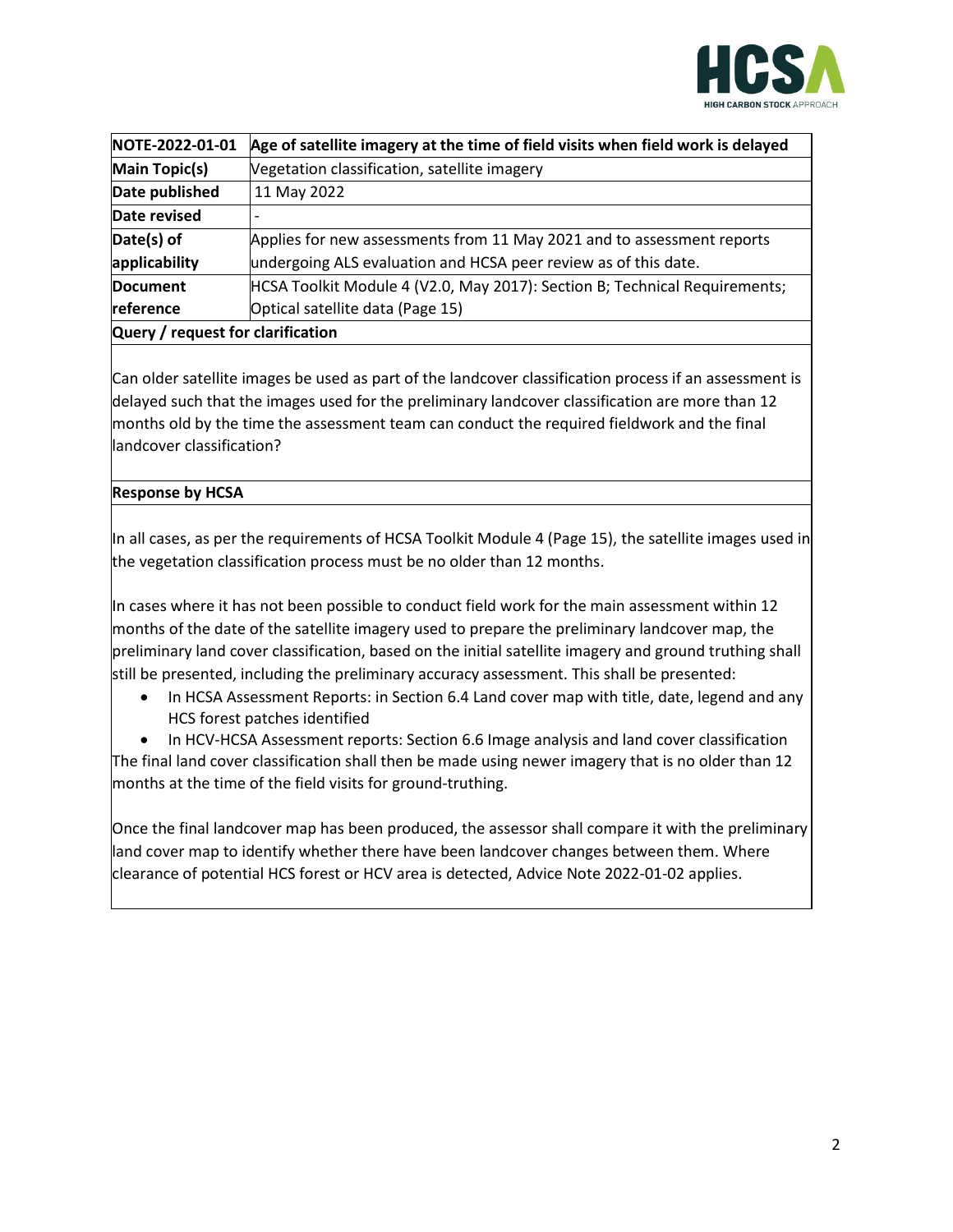

| NOTE-2022-01-02                   | Clearance of potential HCS forest or HCV area detected during the assessment |
|-----------------------------------|------------------------------------------------------------------------------|
| <b>Main Topic(s)</b>              | Vegetation classification, Land clearing, Moratorium                         |
| Date published                    | 11 May 2022                                                                  |
| Date revised                      |                                                                              |
| Date(s) of                        | Applies for new assessments from 11 May 2021 and to assessment reports       |
| applicability                     | undergoing ALS evaluation and HCSA peer review as of this date.              |
| <b>Document</b>                   | HCSA Toolkit Module 4 (V2.0, May 2017): Section B                            |
| reference                         |                                                                              |
| Query / request for clarification |                                                                              |

What shall assessors do if clearance of potential HCS forest or HCV area is detected between the preliminary landcover classification and the final landcover classification by the assessor or by HCSA Peer Reviewers or HCVN ALS Quality Panelists?

## **Response by HCSA**

Where clearance of potential HCS forest or HCV area is detected in the development area, the assessor shall clearly state that land clearing has been detected, identify the landcover types that have been cleared, and map (delineate and label) the areas where this happened within the development areas as part of the land cover classification (Section 6.4 of HCSA Assessment Reports, Section 6.6 of HCV-HCSA Assessment reports).

As part of the HCS forest analysis, the results of the HCS forest stratification shall be applied to the cleared areas to estimate whether such areas were forest (low-, medium-, or high-density forest), or young regenerating forest for the purpose of the patch analysis decision tree.

When conducting the patch analysis, such areas must be treated as if they were still forested or contained HCV but be clearly differentiated from remaining forest and HCV areas and be labelled as either degraded or cleared HCS forest and/or HCV area. The final patch analysis map shall identify the areas that should have been conserved had they not been cleared (as determined by the steps in the patch analysis decision tree) so that they can later be identified for restoration<sup>1</sup> by the company.

NOTE: The purpose of this is clarification is to ensure that the correct landcover, particularly the extent of potential HCS forest and HCV area, is captured within HCSA and HCV-HCSA assessment

<sup>1</sup> HCSA has published Restoration and Remediation Guidance, which outlines HCSA's Principles and Criteria for ecological restoration and social remedy for wrongly directly or indirectly cleared and/or degraded HCS forest(s), HCV area(s), peatland(s), or community land(s) managed by HCSA Steering Group members, including investment holdings regardless of the stake, and their suppliers, or any party committed to or implementing the HCS Approach via either stand-alone HCSA or HCV-HCS assessments[: https://highcarbonstock.org/wp](https://highcarbonstock.org/wp-content/uploads/2022/04/HCSA-Restoration-Remediation-Guidance_V1-approved-1-Mar-2022_Copy-Edited-1.pdf)[content/uploads/2022/04/HCSA-Restoration-Remediation-Guidance\\_V1-approved-1-Mar-2022\\_Copy-Edited-](https://highcarbonstock.org/wp-content/uploads/2022/04/HCSA-Restoration-Remediation-Guidance_V1-approved-1-Mar-2022_Copy-Edited-1.pdf)[1.pdf.](https://highcarbonstock.org/wp-content/uploads/2022/04/HCSA-Restoration-Remediation-Guidance_V1-approved-1-Mar-2022_Copy-Edited-1.pdf)